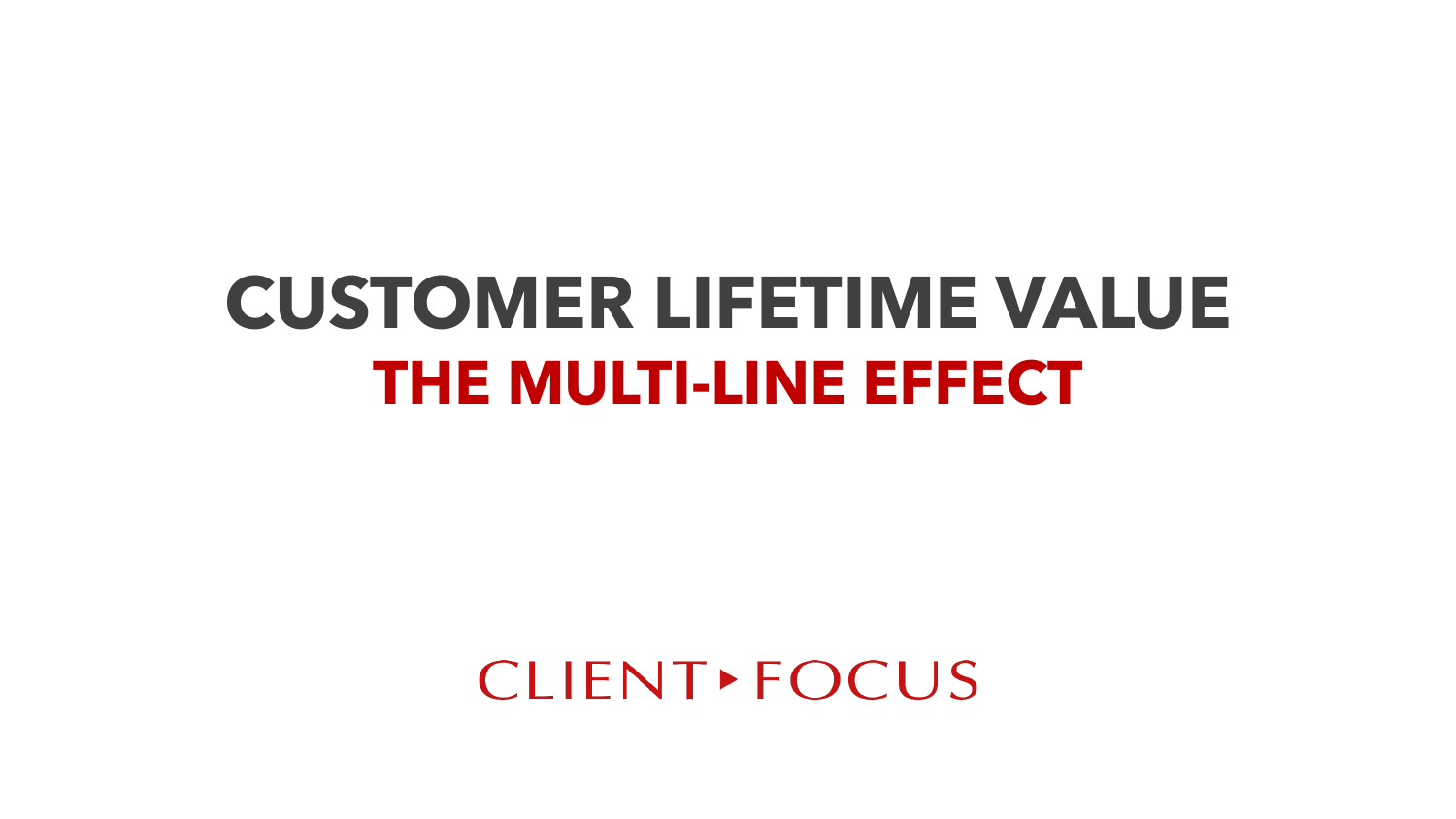One of the biggest mistakes small businesses make is to hyper-focus on new customer acquisition. Every small business should want to bring in new customers, but that's only half of a business model.

This overview will illustrate how shifting your focus to Customer Lifetime Value will help you protect more customers and add exponentially more profit dollars to your agency's bottom line.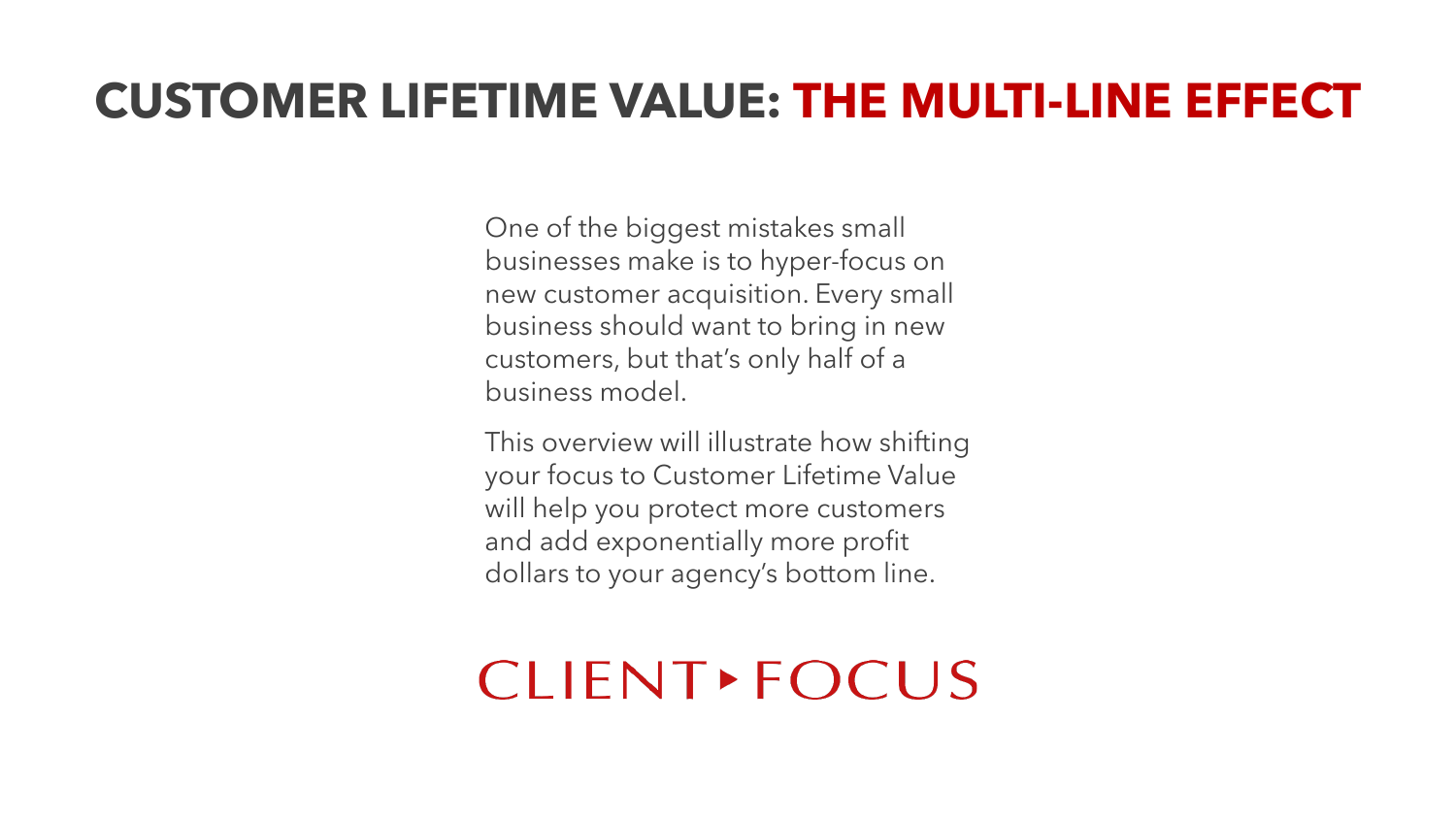

# **5-10x Lifetime Revenue**

When you increase a customer's product count, you also increase the number of years you earn commissions.

In this comparison, a customer with 3 policies generates **5-10 times** as much lifetime revenue as a single-line policy holder.

The emphasis is on policies times years. When you multi-line, you're not adding revenue, you're multiplying it.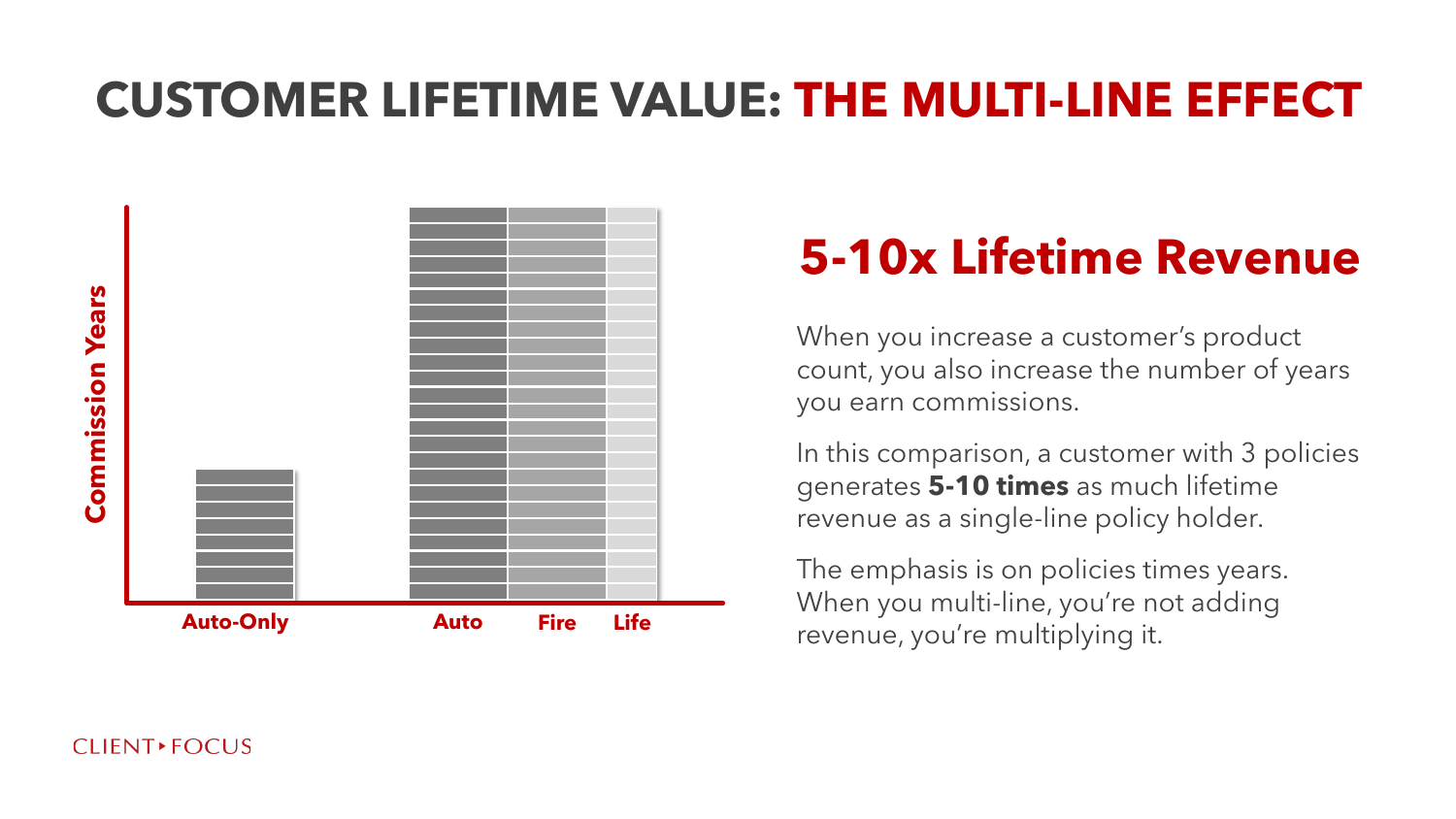

# **8-12x Lifetime Revenue**

Now look what happens when we subtract the cost of acquisition. The benefit of CLVthinking is even more profound.

*Profits* in this example are **8-12 times** higher for the customer with 3 lines.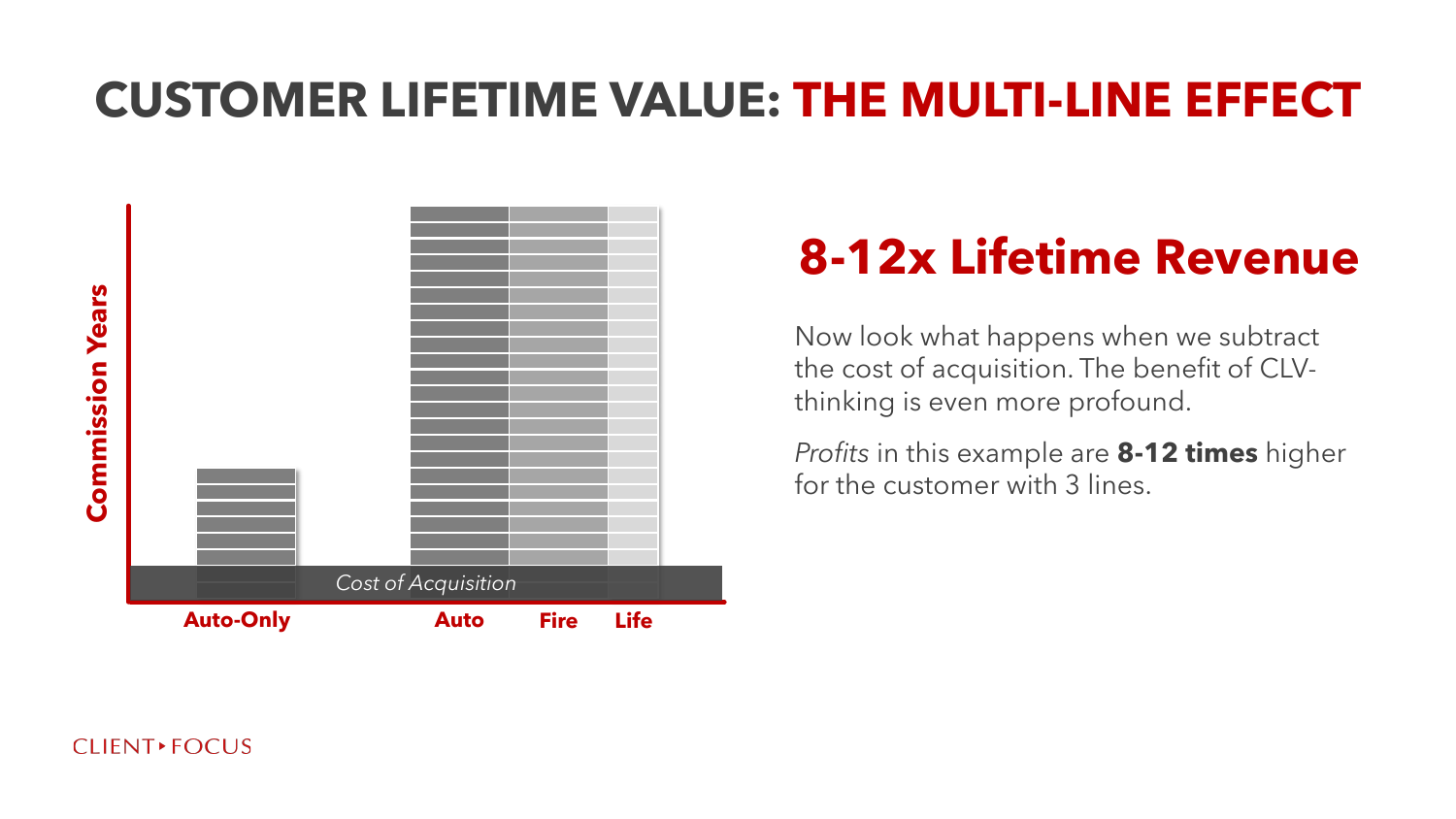

#### **10-15x Lifetime Revenue**

Taking better care of your clients' needs creates opportunities for high-quality referrals and introductions.

Referrals have low acquisition cost and high conversion rates, adding even more **lifetime profits** to your bottom line.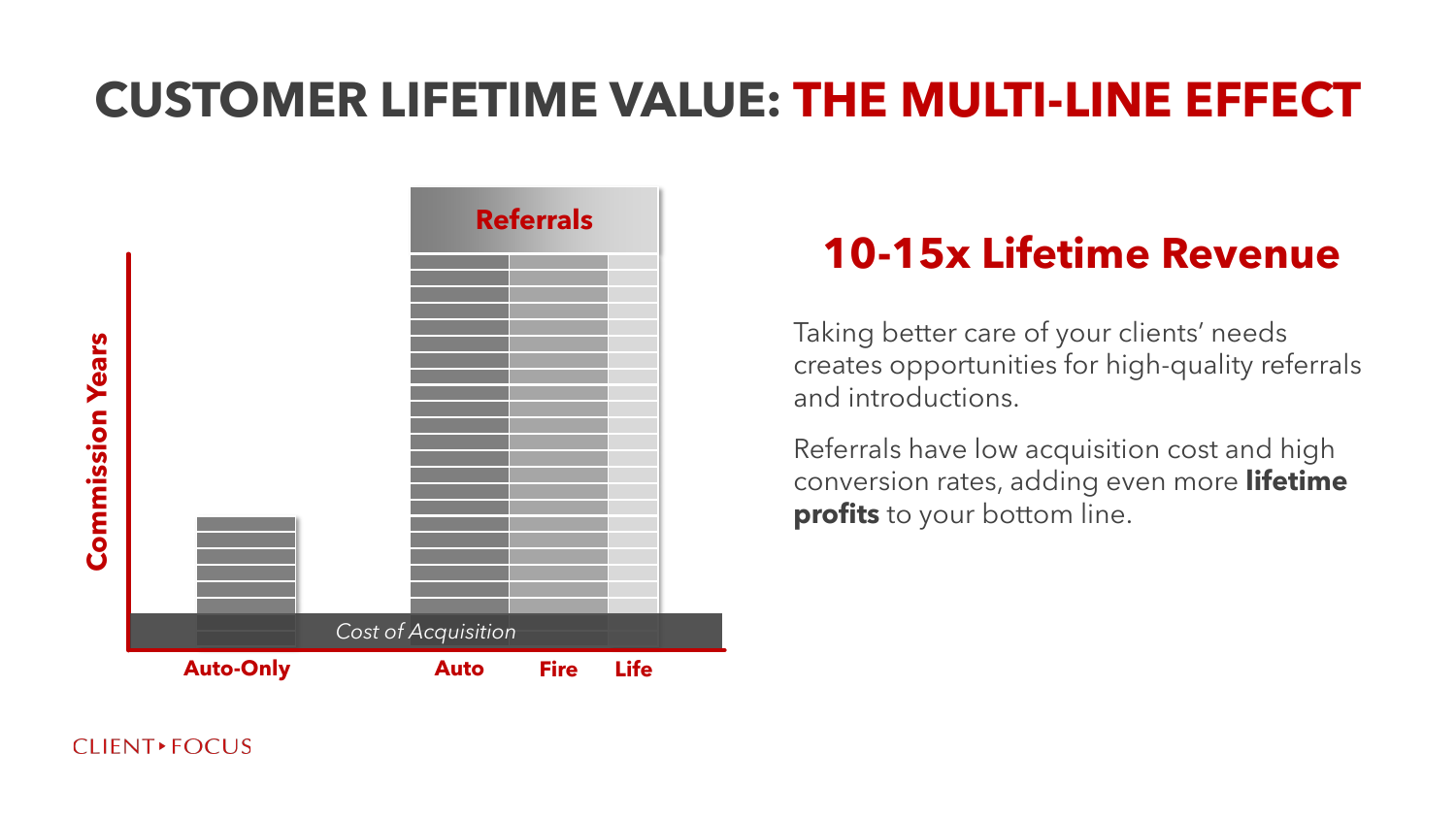

#### **12-20x Lifetime Revenue**

Finally, when meet more of the customers' needs, you position yourself to maximize your scorecard and promotions and to earn travel opportunities.

An agency that only focuses on new customer acquisition leaves the vast majority of profits on the table. Can you be successful only selling new auto policies? Yes, but at what cost to your agency and to the customers' well-being?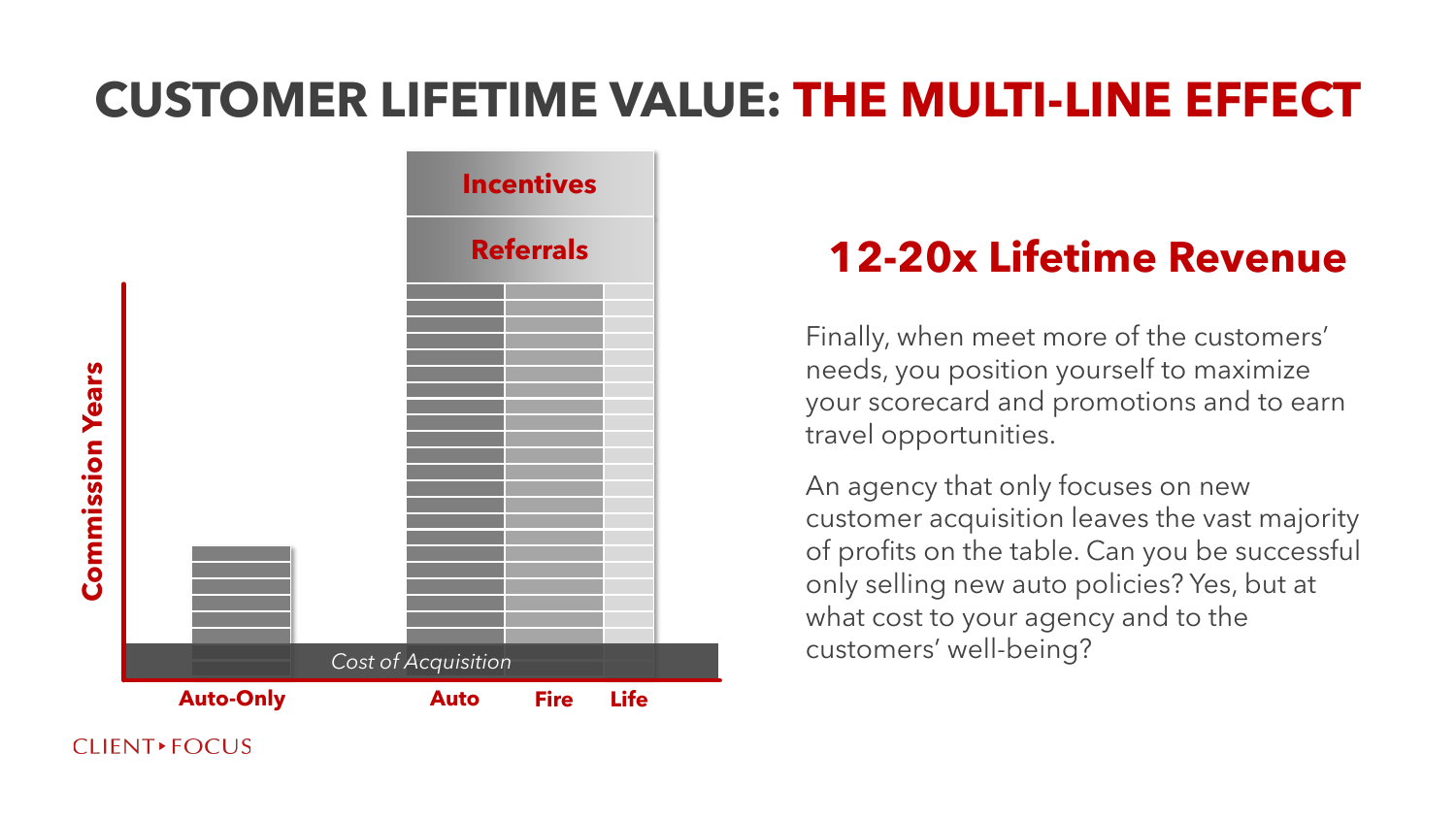### **NEXT STEPS CHECKLIST**

- ❑ Segment your book into calendar months for appointment setting.
- ❑ Make 3-4 rounds of calls for each month's list and do your prior-day reminder calls.
- ❑ Keep the appointment-setting script simple. The goal is a high-quality appointment, not a sale.
- ❑ Approach every customer meeting with genuine curiosity and empathy toward the customer. Be an advisor, not a salesperson.
- ❑ Take time, build a relationship of trust, empower and educate, and meet as many needs as possible.
- ❑ Add enough value that referrals are easy to ask for.
- ❑ Above all, be consistent and improve continuously.